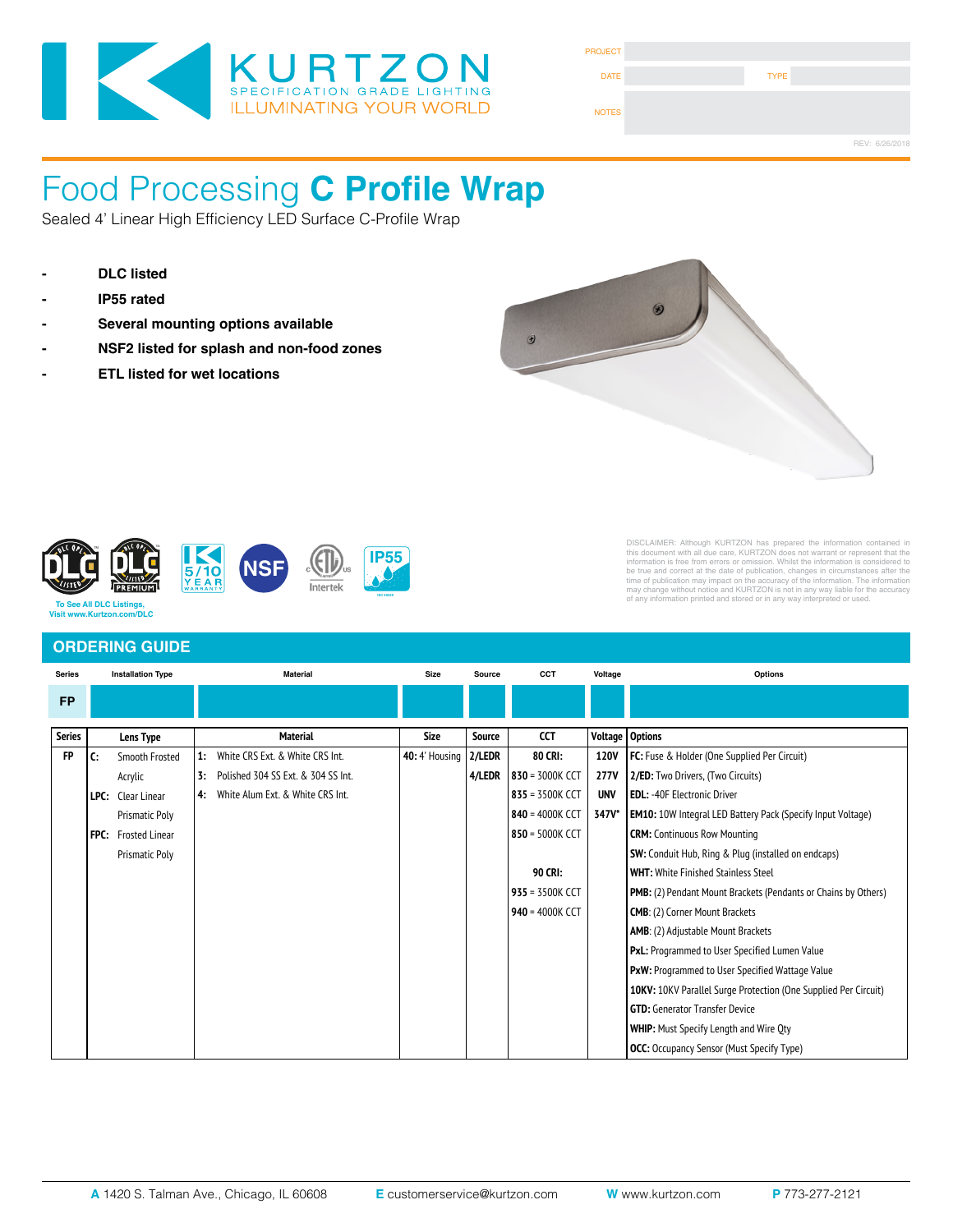

# Food Processing **C Profile Wrap**

Sealed 4' Linear High Efficiency LED Surface C-Profile Wrap

#### **SPECIFICATIONS**

**HOUSING:** Double channel housing of 20Ga 1008 Cold Rolled Steel, 20Ga 304 Stainless Steel, or .040" 3003 Aluminum construction.

**END CAPS:** Precision stamped 20Ga 304 Stainless Steel end caps secured to housing with captive stainless steel flush head screws. SW Option provides a Sealed conduit hub installed on endcap.

**GASKETS:** NSF Listed closed cell microcellular extruded KleanLock SealPro gasket with vulcanized corners making a one-piece oil and solvent resistant gasket system.

LENS: Extruded .125" thick frosted acrylic or linear prismatic polycarbonate available in clear or with frost inlay for obscuring LED image

**LEDS:** Commercially available in a wide variety of Color Temperature (CCT), FLUX, and CRI. Highly efficient and consistent color maintained to 3 SDMC for color critical applications. B50/L70 and compliant with Zhaga recognized hole patterns. Consult factory for LED options or configurations not listed below.

**DRIVERS:** Standard Universal Voltage Class 2 drivers are 0-10v Dimmable to 1% for most LED configurations. They come with at least 2.5Kv surge protection, have less than 10% THD at max load, Ballast Factor Greater than .95 and are programmable to match specific lumen or wattage requirements. Drivers with higher input voltage ratings are available, consult factory for driver specifications.

**REFLECTOR:** Die formed metal with high reflectance white polyester powder coat finish. Typical reflectivity 92%.

**INSTALL SURFACE:** Suitable for wet locations under covered ceilings only. Four .312" debossed holes for surface mounting. One .875" (1/2" trade-size) flattened and knockout located on back of housing for wiring. See below for other mounting and supply entry options.

**ROWS:** Joiner bands provided for continuous row mounting (See Option: CRM). Please specify number of fixtures in each run.

**FINISH:** White powder coat finish (1,000 hour salt spray test) or 4-B (satin polish) stainless steel finish. See Options for white powder coated stainless.

**LISTINGS:** NSF2 Listed for Splash and Non-Food Zones. IP55 rated for dust and water ingress. ETL listed per UL\_1598 for wet locations. Drivers and LEDs are covered by a 5 year warranty, the remaining fixture is covered by a 10 year warranty.

#### **PRODUCT DRAWINGS**